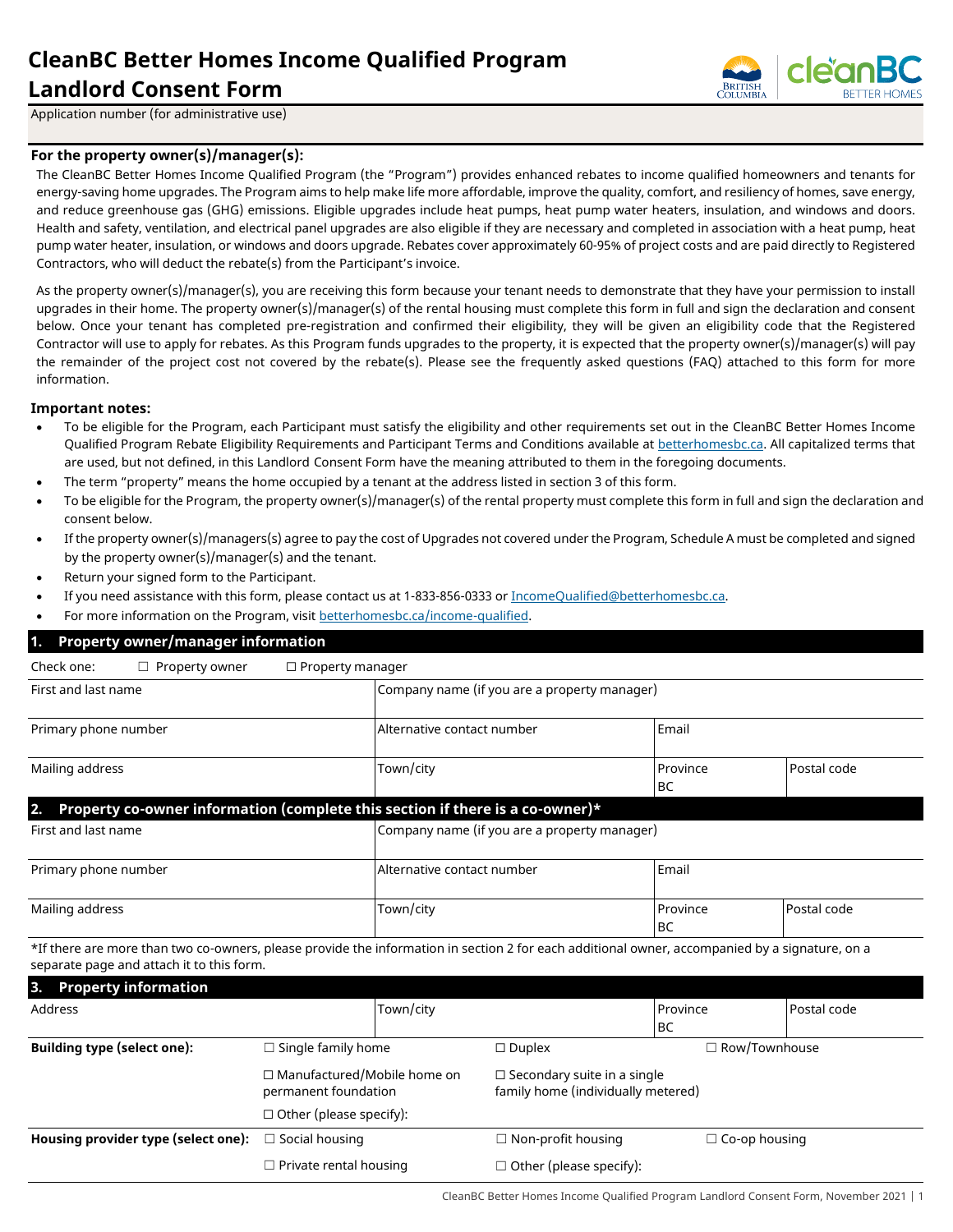#### **Declaration and consent**

By signing below, I/we declare that:

- I am/we are the legal owners or the property manager of the property listed in section 3 above and warrant that I/we have the authority to submit this Landlord Consent Form.
- If this form is being completed and executed by the property manager(s), by signing below I/we certify that I/we have authority to bind the property owner(s).
- I/we have read and understood the [Rebate Eligibility Requirements](https://betterhomesbc.ca/income-qualified-requirements) an[d Participant Terms and Conditions.](https://betterhomesbc.ca/income-qualified-participant-terms) I/we agree to be bound by section 2, sections 5 through 9, and sections 12 through 16 of the Participant Terms and Conditions to the same extent as if I/ we are a Participant. I/we understand that the Upgrade(s) completed in my home are subject to the availability of funds and eligibility in accordance with the requirements and terms of the Program.
- The information contained in this Landlord Consent Form is true and complete. I/we understand that any willful misstatements may cause the rejection of this application.
- I/we do not pay the utility bills for the property listed in section 3 above.
- I/we intend to keep this property as rental housing for income qualified tenants for at least one year following a tenants' acceptance into the Program. I/we agree rent increases will not be implemented as a direct result of any improvements completed under this Program.
- I/we consent to the Administrators collecting and relying on the information submitted on this form. I/we acknowledge that the Administrators may contact me to verify the information submitted on this form or for the purposes of administering, implementing, or evaluating the Program. • I understand that the Administrators collect, use and disclose personal information in accordance with the following:
	- o **The Province of British Columbia** Freedom of Information and Protection of Privacy Act, section 26(c). For more information, contact: Senior Energy Efficiency Coordinator - Residential a[t betterhomesbc@gov.bc.ca](mailto:betterhomesbc@gov.bc.ca) or PO Box 9314 Stn Prov Govt, 4th floor, 1810 Blanshard St, Victoria, BC, V8W 9N1.
		- o **CLEAResult Canada –** Freedom of Information and Protection of Privacy Act, section 26(c). For more information, contact: CLEAResult Privacy Officer a[t department.it.security@clearesult.com](mailto:department.it.security@clearesult.com) or Suite 1622, 393 University Avenue, Toronto, ON, M5G 1E6.

#### **Property owner(s)/manager(s):**

Name (please print) and the Community Signature Signature Community Community Date (Year/Month/Day)

Name (please print) and the Community Signature Signature Community Community Date (Year/Month/Day)

#### **Return the signed form to the Participant for submission.**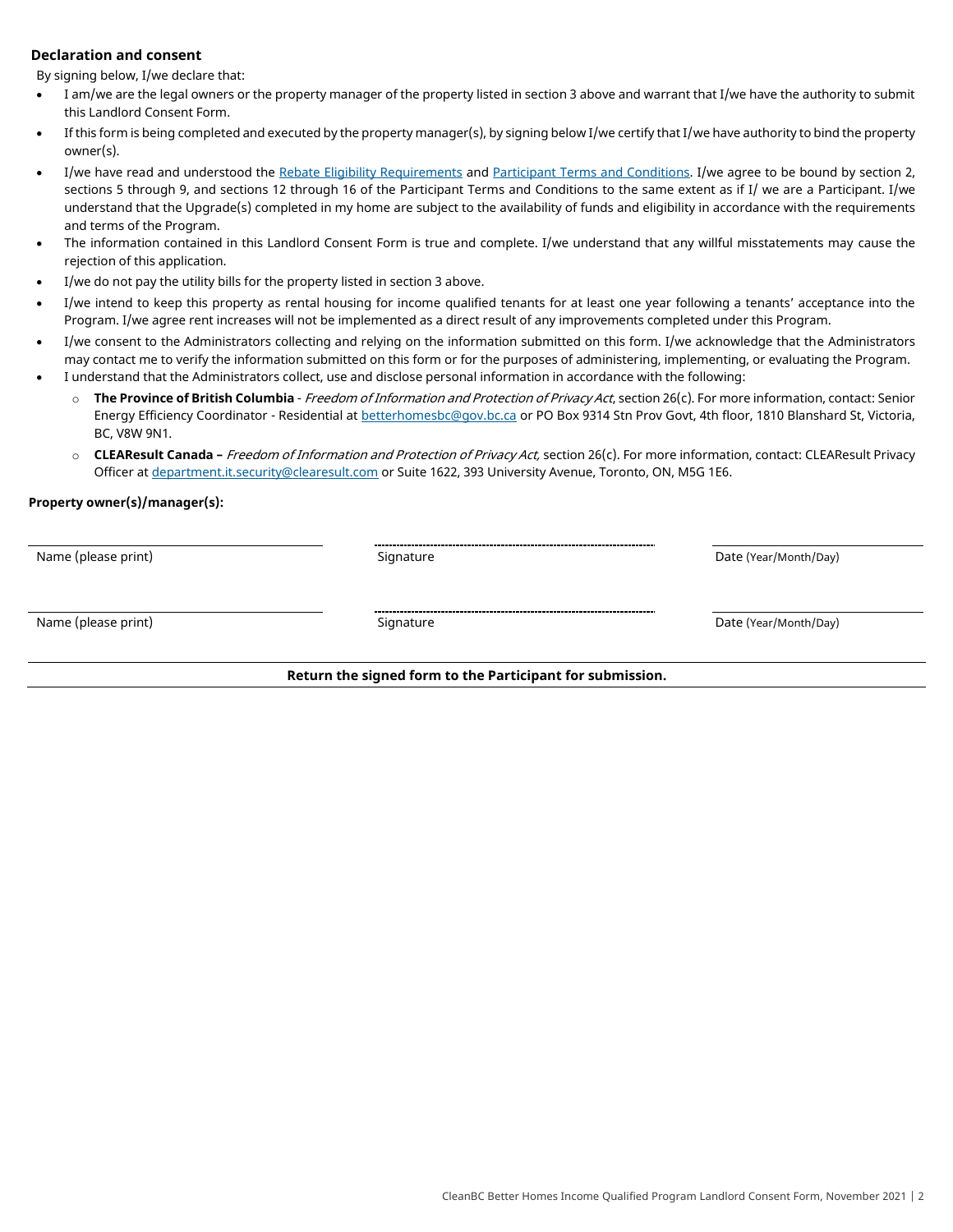#### **Schedule A – Agreement for property owner(s)/manager(s) to pay costs not covered by the Program ("Agreement to Pay")**

The property owner(s)/manager(s) acknowledge benefits will accrue to the property as a result of the Participant's involvement in the Program. The property owner(s)/manager(s) also acknowledge that the full cost of Upgrades are not covered under the Program, and that the Participant will be liable to pay the remainder of the project costs not covered by the rebate(s). As such the property owner(s)/manager(s) agree that, in order to facilitate the Participant's participation in the Program, they will pay for costs not covered by the rebate(s) under the Program in accordance with the following terms:

- 1. The property owner(s)/manager(s) will:
	- a. reimburse the Participant for amounts paid by the Participant to a contractor for Upgrades installed pursuant to the Program which are not covered by a rebate ("**Remaining Costs**") within 15 business days of the Participant providing the property owner(s)/manager(s) receipts or other supporting documentation or information establishing payment of the Remaining Costs has been made; or
	- b. make arrangements to pay any Remaining Costs directly to the contractor within 15 business days of the Participant providing to the property owner(s)/manager(s) invoices or other supporting documentation or information establishing the value of Remaining Costs which must be paid.
- 2. If the property owner(s)/manager(s) does not pay the Remaining Costs within 15 business days, and the Participant is required to pay any additional amount as a result of such failure, the property owner(s)/manager(s) will reimburse the Participant for such amounts within 15 days of the Participant providing the owner(s)/manager(s) other supporting documentation or information establishing such amount.
- 3. If the property owner(s)/manager(s) does not pay the Remaining Costs within 30 business days, Participant is authorized to set-off any or all of the Remaining Costs against any amount owing as rent by the Participant to the property owner(s)/manager(s). The Participant agrees to notify the property owner(s)/manager(s) after any such set-off, provided that the failure to give such notice shall not affect the validity of the set-off.
- 4. The property owner(s)/manager(s) will not be required to pay any Remaining Costs arising as a result of the negligence or misconduct of the Participant.

If the person(s) signing this Agreement to Pay is a property owner(s), they represent and warrant that they have the authority to sign and be bound by this Agreement to Pay. If the person(s) signing this Agreement to Pay is a property manager(s), they represent and warrant that they have the authority to sign and be bound and to bind the property owner(s) by this Agreement to Pay.

#### **Property owner(s)/manager(s):**

| Signature | Date (Year/Month/Day) |
|-----------|-----------------------|
| Signature | Date (Year/Month/Day) |
|           |                       |
| Signature | Date (Year/Month/Day) |
|           |                       |

**Note: To create a binding agreement, both the property owner(s)/manager(s) and the Participant must sign above.**